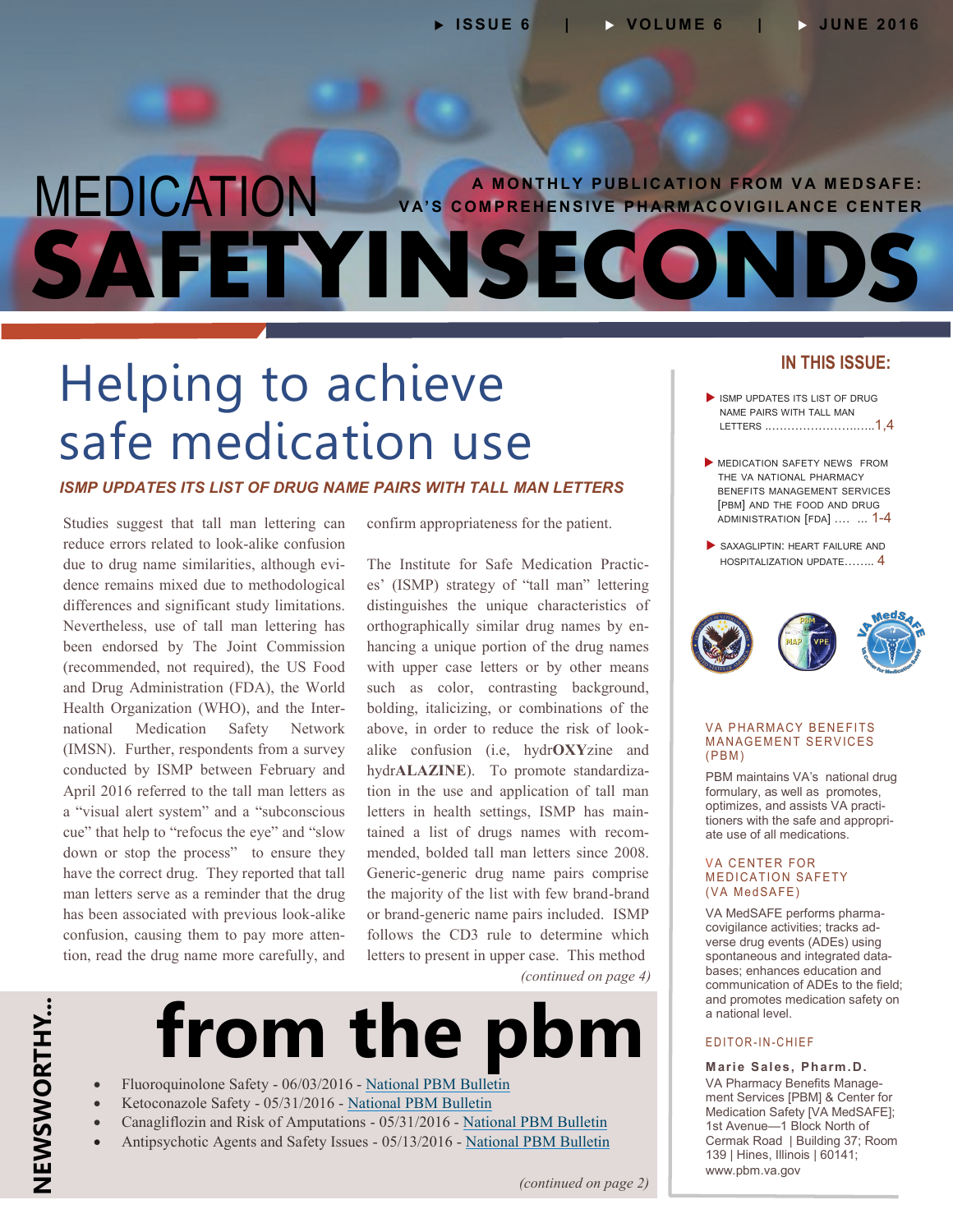*(continued from page 1)*

# <span id="page-1-0"></span>**from the fda**

### **INFECTIOUS DISEASE**

[FDA warns that prescribing of Nizoral \(ketoconazole\) oral tablets for unapproved uses including skin and nail](http://www.fda.gov/Drugs/DrugSafety/ucm500597.htm) infections continues; linked to patient death

#### 5/19/2016

A Food and Drug Administration (FDA) safety review found that oral ketoconazole continues to be prescribed for treatment of skin and nail fungal infections **despite previous label changes limiting usage of ketoconazole (Nizoral) oral tablets due to potentially fatal liver injury and risk of drug interactions as well as adrenal gland problems**.

FDA recommends that:

- Health care professionals should use ketoconazole tablets only to treat serious fungal infections when no other antifungal therapies are available. **It is extremely unusual for ketoconazole to be more appropriate than other antifungal therapies.**
- Since skin and nail fungal infections in otherwise healthy persons are not life-threatening, the risks associated with oral ketoconazole outweigh the benefits.
- Providers should discuss with their patients the risks and benefits of available therapies before using any medicine to treat skin and nail fungal infections.
- Providers should instruct patients taking ketoconazole tablets to seek medical attention right away if they experience any of these signs and symptoms of liver problems, which include loss of appetite, nausea, vomiting, or abdominal discomfort; yellowing of the skin or the whites of the eyes (jaundice); unusual darkening of the urine or lightening of the stools; or pain and discomfort in the right upper abdomen where the liver is located.

For further details, please see the [National PBM Bulletin](http://www.pbm.va.gov/PBM/vacenterformedicationsafety/nationalpbmbulletin/KETOCONAZOLE_SAFETY_NATIONAL_PBM_BULLETIN_053116_FINAL.pdf) issued last month.

## [FDA advises restricting fluoroquinolone antibiotic use for certain uncomplicated infections; warns about disa](http://www.fda.gov/Drugs/DrugSafety/ucm500143.htm)bling side effects that can occur together

5/12/2016

An FDA safety review shows that systemic use (i.e. tablets, capsules, and injectables) of fluoroquinolones is associated with disabling and potentially permanent serious side effects involving the tendons, muscles, joints, nerves, and central nervous system that can occur together. This drug class should be reserved for serious infections, and avoided for upper respiratory tract infections (URI) or uncomplicated urinary tract infections (UTI) unless there is a compelling reason. FDA further recommends that:

- Serious side effects associated with fluoroquinolone antibacterial drugs generally outweigh the benefits for patients with acute sinusitis, acute bronchitis, and uncomplicated urinary tract infections (UTI) who have other treatment options.
- For patients with these conditions, fluoroquinolones should be reserved for those who do not have alternative treatment options.
- Providers should instruct patients to contact their health care professional immediately if they experience any serious side effects while taking fluoroquinolone medicine such as tendon, joint and muscle pain; a "pins and needles" tingling or pricking sensation; confusion; and hallucinations.
- Providers should stop systemic fluoroquinolone treatment immediately if a patient reports serious side effects, and switch to a non-fluoroquinolone antibacterial drug to complete the patient's treatment course. For further details, please see the [National PBM Bulletin](http://www.pbm.va.gov/PBM/vacenterformedicationsafety/nationalpbmbulletin/FLUOROQUINOLONE_SAFETY_NATIONAL_PBM_BULLETIN_060316_FINAL.pdf) issued earlier this month.

## **ENDOCRINOLOGY**

[Interim clinical trial results find increased risk of leg and foot amputations, mostly affecting the toes, with the](http://www.fda.gov/Drugs/DrugSafety/ucm500965.htm)  diabetes medicine canagliflozin (Invokana, Invokamet); FDA to investigate 5/18/2016

FDA is currently investigating interim safety results from an ongoing clinical trial showing an increase in leg and foot amputations, mostly affecting the toes, in patients treated with canagliflozin (Invokana, Invokamet)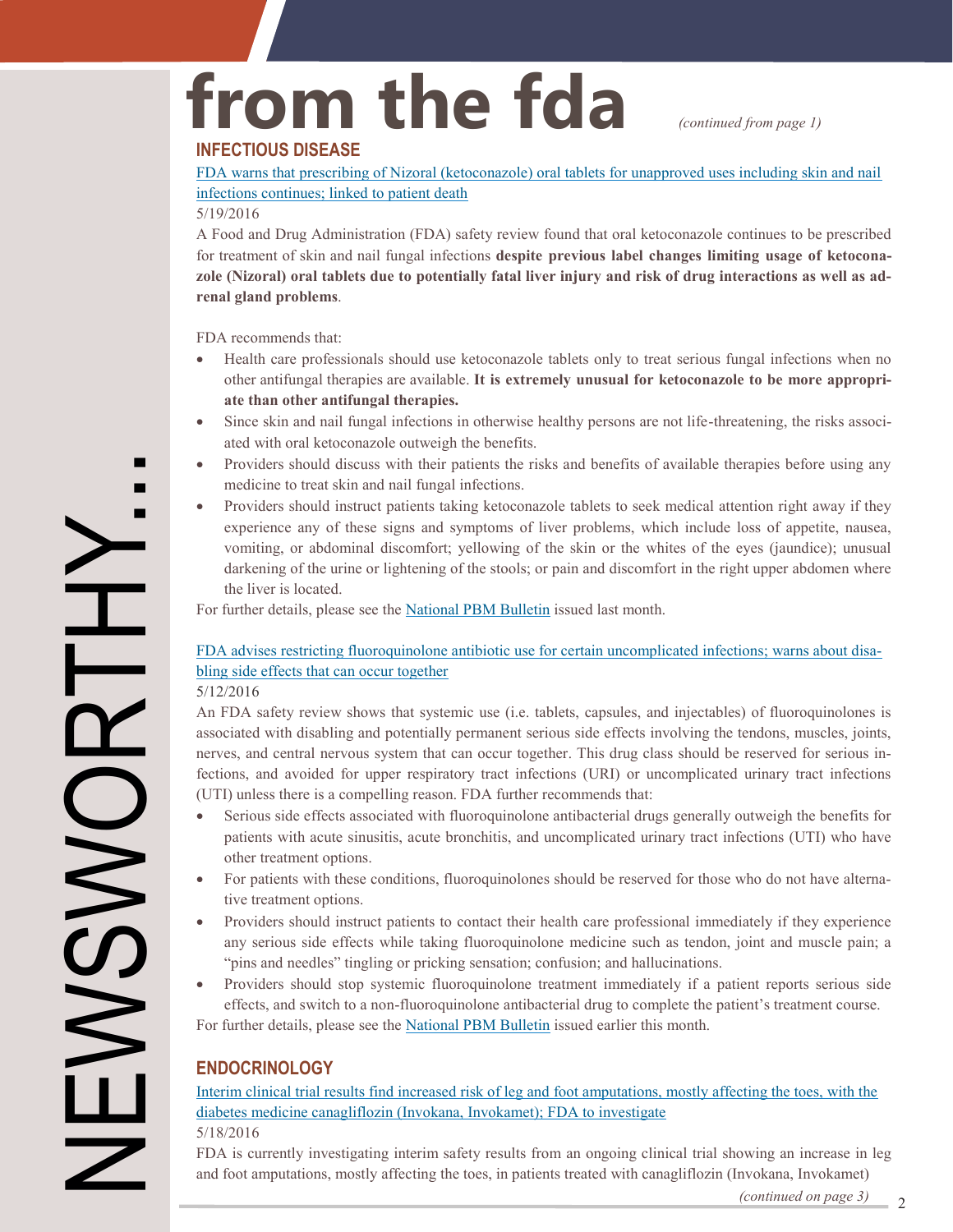*(continued from page 2)*

for diabetes. FDA continues to evaluate this new safety issue and will update the public on whether canagliflozin increases the risk of leg and foot amputations as new data becomes available. In the meantime, FDA recommends that healthcare professionals:

- Monitor patients receiving canagliflozin (Invokana, Invokamet) for any new pain or tenderness, sores or ulcers, or infections in their legs or feet.
- Instruct patients taking canaglifozin to notify their health care professionals right away if they notice any new pain or tenderness, sores or ulcers, or infections in their legs or feet.
- Inform patients not to stop or change their diabetes medicines without first talking to their health care professional because doing so can lead to uncontrolled blood sugar levels that can cause harm.

For further details, please see the [National PBM Bulletin](http://www.pbm.va.gov/PBM/vacenterformedicationsafety/nationalpbmbulletin/Canagliflozin_and_Risk_of_Amputations_NATIONAL_PBM_BULLETIN_053116_FINAL.pdf) issued last month.

**from the fda**

### **CENTRAL NERVOUS SYSTEM**

### [FDA warns about rare but serious skin reactions with mental health drug olanzapine \(Zyprexa, Zyprexa Zydis,](http://www.fda.gov/Drugs/DrugSafety/ucm499441.htm)  Zyprexa Relprevv, and Symbyax)

5/10/2016

FDA reports Drug Reaction with Eosinophilia and Systemic Symptoms (DRESS) associated with the use of olanzapine (Zyprexa, Zyprexa Zydis, Zyprexa Relprevv, and Symbyax, and generics) and will add a new warning concerning this to the label of all olanzapine-containing drugs. Drug Reaction with Eosinophilia and Systemic Symptoms (DRESS) is a potentially fatal drug reaction with a mortality rate of up to 10%. Healthcare professionals should:

- Inform patients about the risk DRESS associated with the use of olanzapine-containing products.
- Explain the signs and symptoms of DRESS to patients and tell them when to seek immediate care if signs and symptoms occur, such as :
	- $\Diamond$  Cutaneous reaction (such as rash or exfoliative dermatitis)
	- Eosinophilia
	- $\Diamond$  Fever
	- Lymphadenopathy
	- $\Diamond$  One or more systemic complications such as hepatitis, myocarditis, pericarditis, pancreatitis, nephritis, and pneumonitis
- Instruct patients to not stop taking olanzapine or change their dose without first talking to their health care professional and that sudden stopping of the medicine can be harmful without direct supervision.
- If DRESS is suspected, providers should discontinue olanzapine treatment immediately.
- Since there is currently no specific treatment for DRESS, the important ways to manage DRESS are early recognition of the syndrome, discontinuation of the offending agent as soon as possible, and supportive care. Treatment with systemic corticosteroids should be considered in cases with extensive organ involvement.

For further details, please see the [National PBM Bulletin](http://www.pbm.va.gov/PBM/vacenterformedicationsafety/nationalpbmbulletin/Antipsychotic_Safety_Issues_NATIONAL_PBM_BULLETIN_051316_FINAL.pdf) issued last month.

### FDA warns about new impulse-[control problems associated with mental health drug aripiprazole \(Abilify,](http://www.fda.gov/Drugs/DrugSafety/ucm499441.htm)  Abilify Maintena, Aristada)

5/3/2016

FDA reports uncontrollable and excessive urges for gambling, shopping, binge eating and sexual behavior associated with the use of aripiprazole (Abilify, Abilify Maintena, Aristada), an atypical antipsychotic indicated for the treatment of schizophrenia, bipolar disorder, depression (adjunctive treatment), irritability associated with autistic disorder, and Tourette's disorder. Healthcare professionals should:

- Inform patients and caregivers of the risk of impulsive behavior, such as uncontrollable and excessive urges for gambling, shopping, binge eating and sex associated with the use of aripiprazole (Abilify, Abilify Maintena, Aristada).
- Ask patients whether they are experiencing new or increasing urges while receiving this agent.